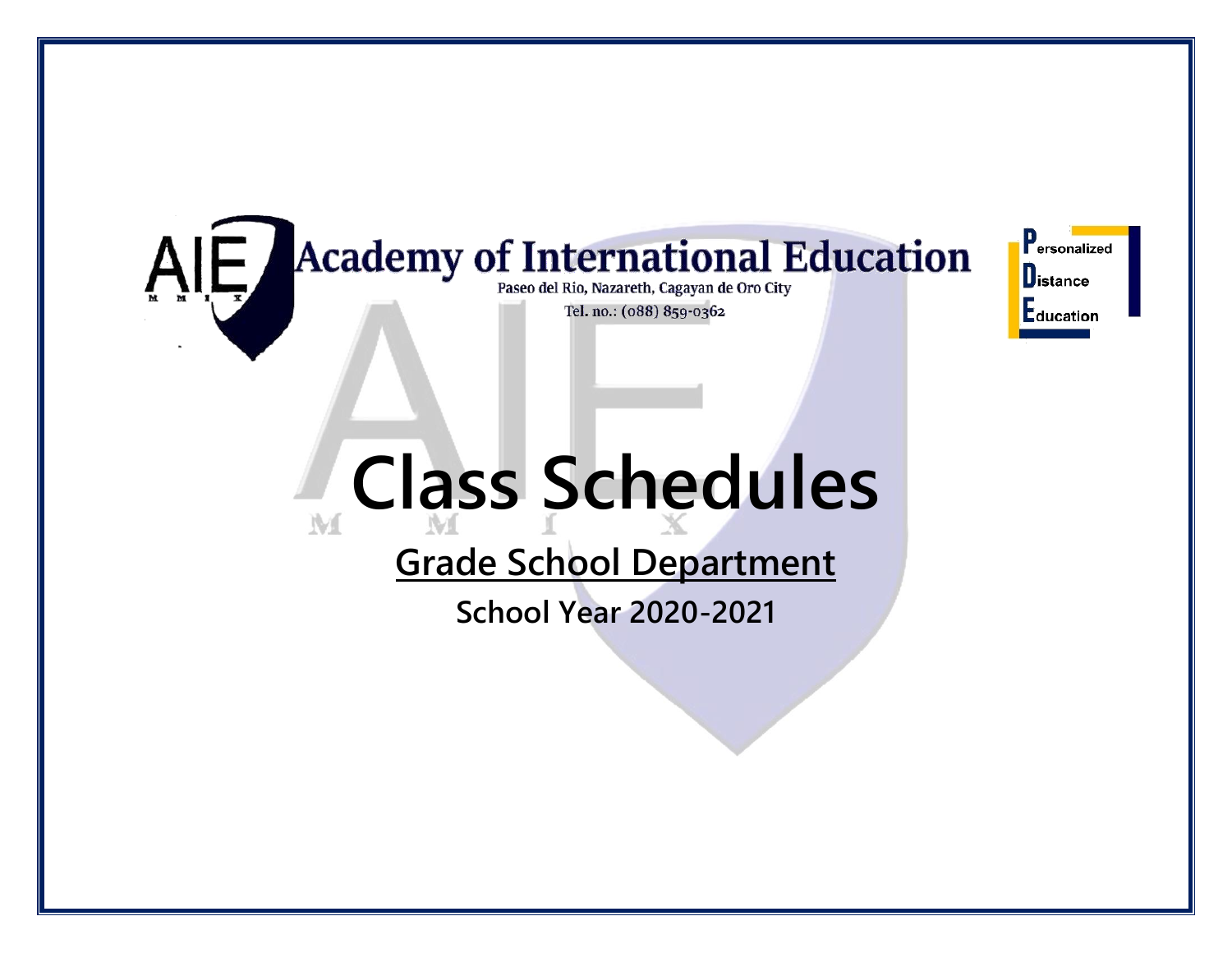### Ms. Kate Marie M. Cepeda (August 2020)

| <b>Grade 7 Perseverance</b><br><b>Ms. Kate Marie M. Cepeda</b><br><b>(August 2020)</b> |                  |                    |                                |                              |                              |                       |                                |  |  |
|----------------------------------------------------------------------------------------|------------------|--------------------|--------------------------------|------------------------------|------------------------------|-----------------------|--------------------------------|--|--|
| <b>PHASE 1 - VIRTUAL MEETING</b>                                                       |                  |                    |                                |                              |                              |                       |                                |  |  |
| Time                                                                                   | Minutes          | Period             | Monday                         | Tuesday                      | Wednesday                    | Thursday              | Friday                         |  |  |
| $8:30 - 9:00$                                                                          | 30               | 1 <sup>st</sup>    | <b>SCIENCE</b>                 | <b>SCIENCE</b>               | <b>SCIENCE</b>               | <b>SCIENCE</b>        | <b>SCIENCE</b>                 |  |  |
| $9:10 - 9:40$                                                                          | 30               | 2 <sup>nd</sup>    | <b>SCIENCE</b><br>(Phase 2)    | ARALING<br>PANLIPUNAN        | <b>ARALING</b><br>PANLIPUNAN | ARALING<br>PANLIPUNAN | <b>SCIENCE</b><br>(Phase 2)    |  |  |
| $9:40 - 10:00$                                                                         | 20               | <b>RECESS</b>      |                                |                              |                              |                       |                                |  |  |
| $10:00 - 10:30$                                                                        | 30               | 3 <sup>rd</sup>    | <b>ENGLISH</b>                 | <b>ENGLISH</b>               | <b>ENGLISH</b>               | <b>ENGLISH</b>        | <b>ENGLISH</b>                 |  |  |
| $10:40 - 11:10$                                                                        | 30               | 4 <sup>th</sup>    | <b>FILIPINO</b>                | <b>FILIPINO</b>              | <b>FILIPINO</b>              | <b>FILIPINO</b>       | <b>FILIPINO</b>                |  |  |
| $11:20 - 11:50$                                                                        | $\frac{1}{2}$ 30 | 5 <sup>th</sup>    | <b>MATH</b>                    | <b>MATH</b>                  | <b>MATH</b>                  | <b>MATH</b>           | <b>MATH</b>                    |  |  |
| $12:10 - 1:10$                                                                         | 60               | <b>LUNCH BREAK</b> |                                |                              |                              |                       |                                |  |  |
|                                                                                        |                  |                    | PHASE 2 - HOME-BASED LEARNING  |                              |                              |                       |                                |  |  |
| $1:10 - 1:40$                                                                          | 30               | 1 <sup>st</sup>    | <b>VALUES ED.</b><br>(Phase 1) | <b>SCIENCE</b>               | <b>SCIENCE</b>               | <b>SCIENCE</b>        | <b>VALUES ED.</b><br>(Phase 1) |  |  |
| $1:40 - 2:10$                                                                          | 30               | 2 <sup>nd</sup>    | VALUES ED.                     | <b>ARALING</b><br>PANLIPUNAN | <b>ARALING</b><br>PANLIPUNAN | ARALING<br>PANLIPUNAN | VALUES ED.                     |  |  |
| $2:10 - 2:40$                                                                          | 30               | 3 <sup>rd</sup>    | <b>ENGLISH</b>                 | <b>ENGLISH</b>               | <b>ENGLISH</b>               | <b>ENGLISH</b>        | <b>ENGLISH</b>                 |  |  |
| $2:40 - 3:10$                                                                          | 30               | 4 <sup>th</sup>    | <b>FILIPINO</b>                | <b>FILIPINO</b>              | <b>FILIPINO</b>              | <b>FILIPINO</b>       | <b>FILIPINO</b>                |  |  |
| $3:10 - 3:40$                                                                          | 30               | 5 <sup>th</sup>    | <b>MATH</b>                    | <b>MATH</b>                  | <b>MATH</b>                  | <b>MATH</b>           | <b>MATH</b>                    |  |  |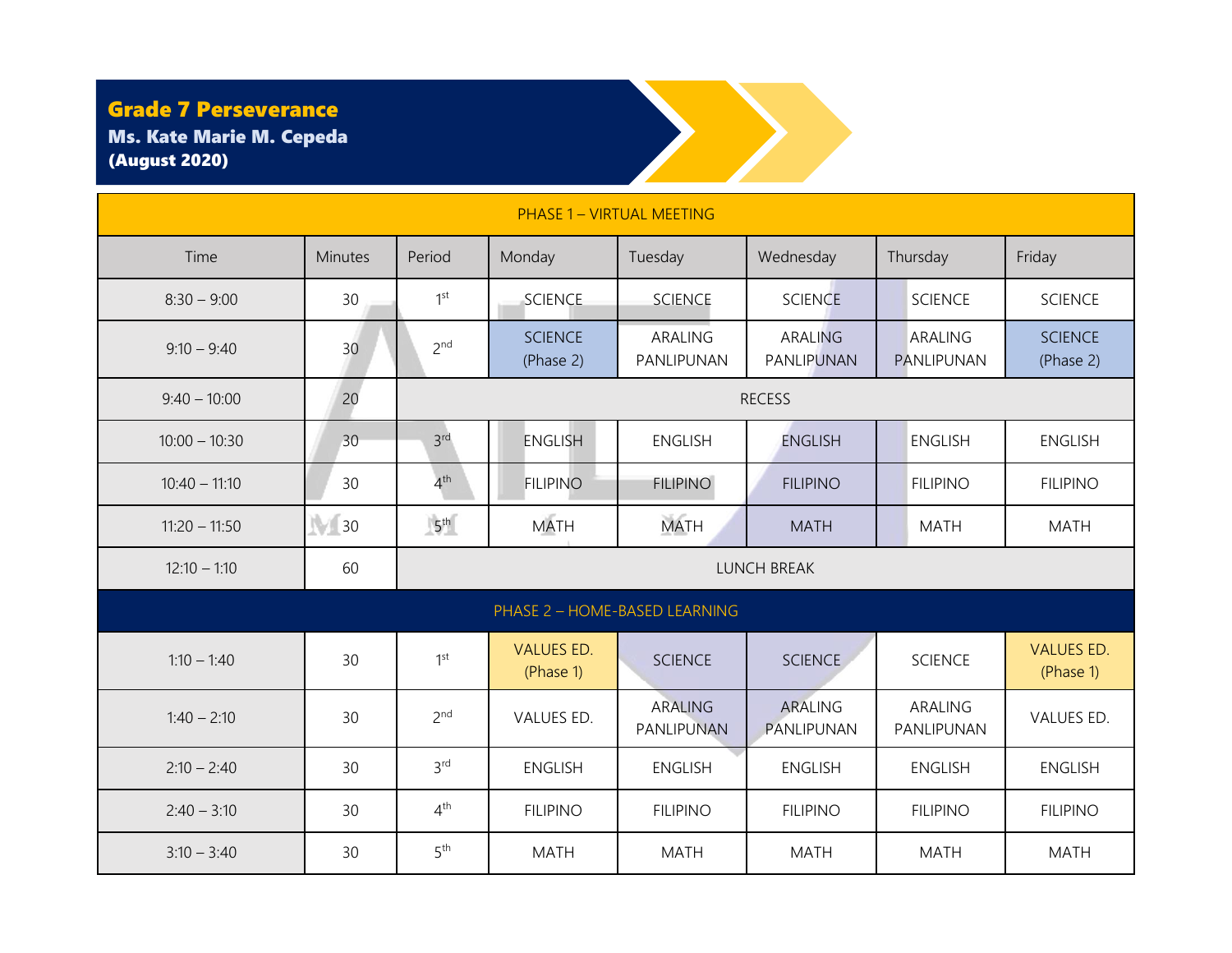### Grade 7 Perseverance Ms. Kate Marie M. Cepeda

# (September 2020)

| <b>PHASE 1 - VIRTUAL MEETING</b> |         |                 |                 |                               |                    |                              |                              |  |  |
|----------------------------------|---------|-----------------|-----------------|-------------------------------|--------------------|------------------------------|------------------------------|--|--|
| Time                             | Minutes | Period          | Monday          | Tuesday                       | Wednesday          | Thursday                     | Friday                       |  |  |
| $8:00 - 8:30$                    | 30      | 1 <sup>st</sup> | <b>SCIENCE</b>  | <b>SCIENCE</b>                | <b>SCIENCE</b>     | <b>SCIENCE</b>               | <b>SCIENCE</b>               |  |  |
| $8:40 - 9:10$                    | 30      | 2 <sup>nd</sup> | <b>ENGLISH</b>  | TLE                           | <b>ENGLISH</b>     | <b>ENGLISH</b>               | <b>ENGLISH</b>               |  |  |
| $9:20 - 9:50$                    | 30      | 3 <sup>rd</sup> | <b>TLE</b>      | <b>ENGLISH</b>                | <b>TLE</b>         | <b>TLE</b>                   | <b>FOLA</b>                  |  |  |
| $9:50 - 10:10$                   | 20      |                 |                 |                               | <b>RECESS</b>      |                              |                              |  |  |
| $10:10 - 10:40$                  | 30      | $4^{\text{th}}$ | <b>MATH</b>     | <b>MATH</b>                   | <b>MATH</b>        | <b>MATH</b>                  | <b>MATH</b>                  |  |  |
| $10:50 - 11:20$                  | 30      | 5 <sup>th</sup> | <b>ARTS</b>     | <b>HEALTH</b>                 | <b>MUSIC</b>       | PE                           | ARALING<br>PANLIPUNAN        |  |  |
| $11:30 - 12:00$                  | 30      | 6 <sup>th</sup> | <b>FILIPINO</b> | <b>FILIPINO</b>               | <b>FILIPINO</b>    | <b>FILIPINO</b>              | <b>FILIPINO</b>              |  |  |
| $12:00 - 1:00$                   | 60      |                 |                 |                               | <b>LUNCH BREAK</b> |                              |                              |  |  |
| $1:00 - 1:30$                    | 30      | 7 <sup>th</sup> | VALUES ED.      | <b>ARALING</b><br>PANLIPUNAN  | VALUES ED.         | <b>ARALING</b><br>PANLIPUNAN | <b>FILIPINO</b><br>(Phase 2) |  |  |
|                                  |         |                 |                 | PHASE 2 - HOME-BASED LEARNING |                    |                              |                              |  |  |
| $1:30 - 2:00$                    | 30      | 1 <sup>st</sup> | <b>SCIENCE</b>  | <b>SCIENCE</b>                | <b>SCIENCE</b>     | <b>SCIENCE</b>               | <b>SCIENCE</b>               |  |  |
| $2:00 - 2:30$                    | 30      | 2 <sup>nd</sup> | <b>ENGLISH</b>  | <b>ENGLISH</b>                | <b>ENGLISH</b>     | <b>ENGLISH</b>               | <b>ENGLISH</b>               |  |  |
| $2:30 - 3:00$                    | 30      | 3 <sup>rd</sup> | TLE             | <b>TLE</b>                    | <b>TLE</b>         | TLE                          | <b>FOLA</b>                  |  |  |
| $3:00 - 3:30$                    | 30      | 4 <sup>th</sup> | <b>MATH</b>     | <b>MATH</b>                   | <b>MATH</b>        | <b>MATH</b>                  | <b>MATH</b>                  |  |  |
| $3:30 - 4:00$                    | 30      | 5 <sup>th</sup> | <b>ARTS</b>     | <b>HEALTH</b>                 | <b>MUSIC</b>       | PE                           | AP                           |  |  |
| $4:00 - 4:30$                    | 30      | 6 <sup>th</sup> | <b>FILIPINO</b> | <b>FILIPINO</b>               | <b>FILIPINO</b>    | <b>FILIPINO</b>              |                              |  |  |
| $4:30 - 5:00$                    | 30      | 7 <sup>th</sup> | VALUES ED.      | ARALING<br>PANLIPUNAN         | VALUES ED.         | ARALING<br>PANLIPUNAN        |                              |  |  |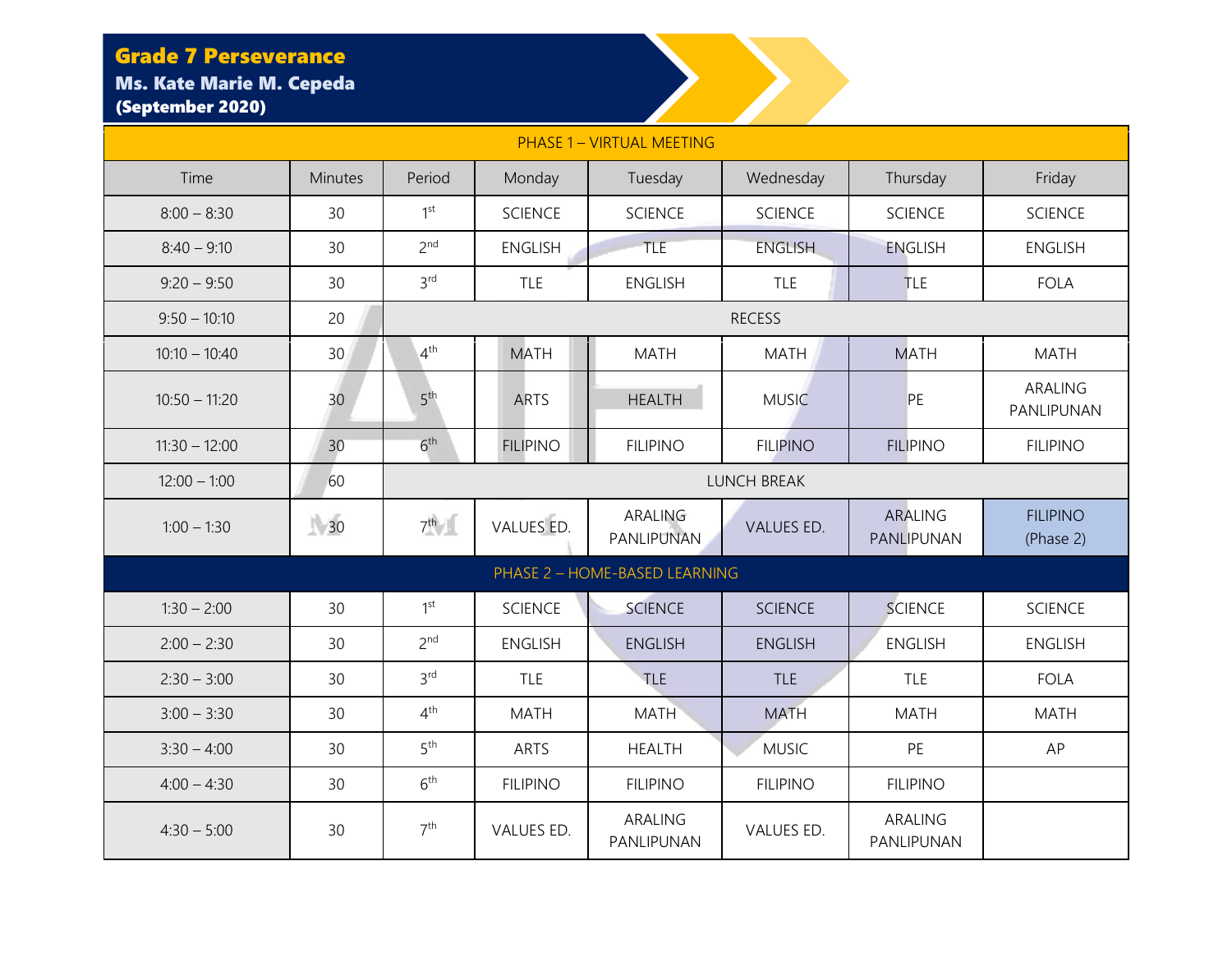## Grade 8 Generosity

Ms. Anajean J. Jandayan (August 2020)



| <b>PHASE 1 - VIRTUAL MEETING</b> |                |                 |                              |                                |                              |                                |                              |  |  |  |
|----------------------------------|----------------|-----------------|------------------------------|--------------------------------|------------------------------|--------------------------------|------------------------------|--|--|--|
| Time                             | <b>Minutes</b> | Period          | Monday                       | Tuesday                        | Wednesday                    | Thursday                       | Friday                       |  |  |  |
| $8:30 - 9:00$                    | 30             | 1 <sup>st</sup> | <b>ENGLISH</b>               | <b>ENGLISH</b>                 | <b>ENGLISH</b>               | <b>ENGLISH</b>                 | <b>ENGLISH</b>               |  |  |  |
| $9:10 - 9:40$                    | 30             | 2 <sup>nd</sup> | <b>MATHEMATICS</b>           | <b>MATHEMATICS</b>             | <b>MATHEMATICS</b>           | <b>MATHEMATICS</b>             | <b>MATHEMATICS</b>           |  |  |  |
| $9:40 - 10:00$                   | 20             |                 |                              |                                | <b>RECESS</b>                |                                |                              |  |  |  |
| $10:00 - 10:30$                  | 30             | 3 <sup>rd</sup> | <b>SCIENCE</b>               | <b>SCIENCE</b>                 | <b>SCIENCE</b>               | <b>SCIENCE</b>                 | <b>SCIENCE</b>               |  |  |  |
| $10:40 - 11:10$                  | 30             | 4 <sup>th</sup> | <b>ARALING</b><br>PANLIPUNAN | <b>SCIENCE</b><br>(Phase 2)    | ARALING<br>PANLIPUNAN        | <b>SCIENCE</b><br>(Phase 2)    | ARALING<br>PANLIPUNAN        |  |  |  |
| $11:20 - 11:50$                  | 30             | 5 <sup>th</sup> | <b>FILIPINO</b>              | <b>FILIPINO</b>                | <b>FILIPINO</b>              | <b>FILIPINO</b>                | <b>FILIPINO</b>              |  |  |  |
| $12:10 - 1:10$                   | 60             |                 | <b>LUNCH BREAK</b>           |                                |                              |                                |                              |  |  |  |
|                                  |                |                 |                              | PHASE 2 - HOME-BASED LEARNING  |                              |                                |                              |  |  |  |
| $1:10 - 1:40$                    | 30             | 1 <sup>st</sup> | <b>ENGLISH</b>               | <b>VALUES ED.</b><br>(Phase 1) | <b>ENGLISH</b>               | <b>VALUES ED.</b><br>(Phase 1) | <b>ENGLISH</b>               |  |  |  |
| $1:40 - 2:10$                    | 30             | 2 <sup>nd</sup> | <b>MATHEMATICS</b>           | VALUES ED.                     | <b>MATHEMATICS</b>           | VALUES ED.                     | <b>MATHEMATICS</b>           |  |  |  |
| $2:10 - 2:40$                    | 30             | 3 <sup>rd</sup> | <b>SCIENCE</b>               | <b>ENGLISH</b>                 | <b>SCIENCE</b>               | <b>ENGLISH</b>                 | <b>SCIENCE</b>               |  |  |  |
| $2:40 - 3:10$                    | 30             | 4 <sup>th</sup> | AP                           | <b>MATHEMATICS</b>             | <b>ARALING</b><br>PANLIPUNAN | <b>MATHEMATICS</b>             | <b>ARALING</b><br>PANLIPUNAN |  |  |  |
| $3:10 - 3:40$                    | 30             | 5 <sup>th</sup> | <b>FILIPINO</b>              | <b>FILIPINO</b>                | <b>FILIPINO</b>              | <b>FILIPINO</b>                | <b>FILIPINO</b>              |  |  |  |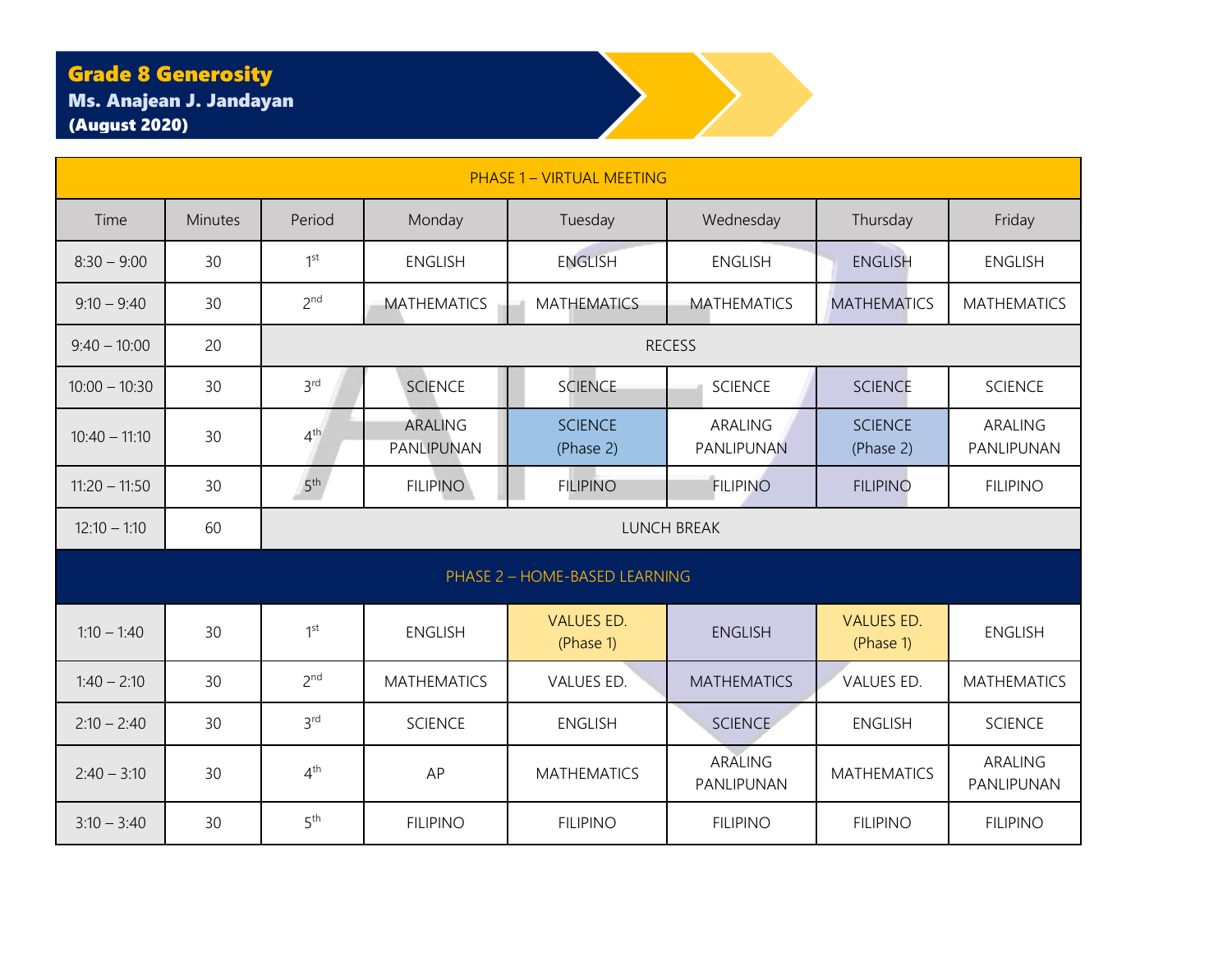#### Grade 8 Generosity

Ms. Anajean J. Jandayan (September 2020)

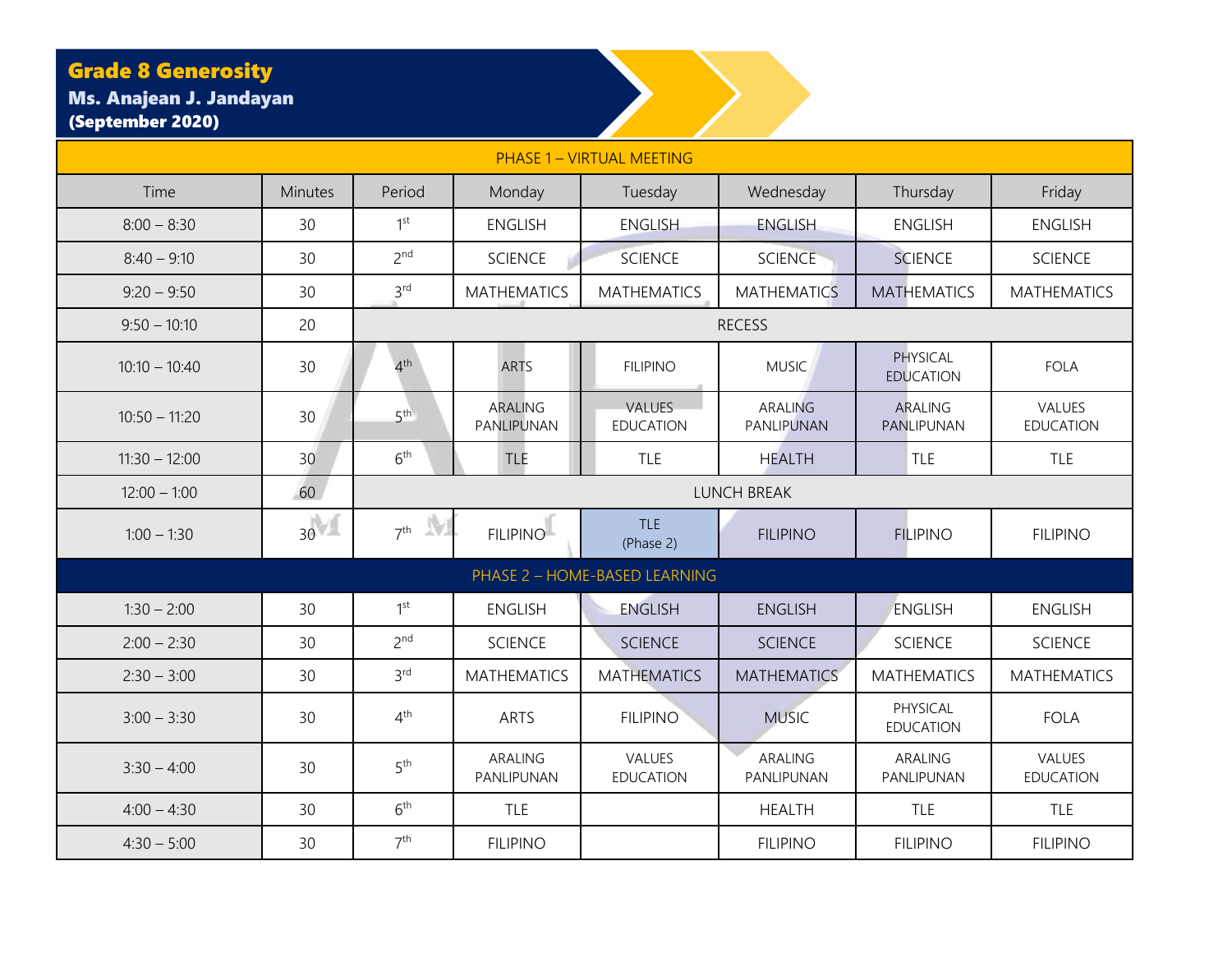## Grade 9 Humility

| <b>Grade 9 Humility</b><br><b>Ms. Rosemarie N. Robertas</b><br><b>(August 2020)</b> |         |                 |                              |                               |                    |                              |                    |  |  |  |
|-------------------------------------------------------------------------------------|---------|-----------------|------------------------------|-------------------------------|--------------------|------------------------------|--------------------|--|--|--|
| <b>PHASE 1 - VIRTUAL MEETING</b>                                                    |         |                 |                              |                               |                    |                              |                    |  |  |  |
| Time                                                                                | Minutes | Period          | Monday                       | Tuesday                       | Wednesday          | Thursday                     | Friday             |  |  |  |
| $8:30 - 9:00$                                                                       | 30      | 1 <sup>st</sup> | <b>MATHEMATICS</b>           | <b>MATHEMATICS</b>            | <b>MATHEMATICS</b> | <b>MATHEMATICS</b>           | <b>MATHEMATICS</b> |  |  |  |
| $9:10 - 9:40$                                                                       | 30      | 2 <sup>nd</sup> | <b>ENGLISH</b>               | <b>ENGLISH</b>                | <b>ENGLISH</b>     | <b>ENGLISH</b>               | <b>ENGLISH</b>     |  |  |  |
| $9:40 - 10:00$                                                                      | 20      |                 | <b>RECESS</b>                |                               |                    |                              |                    |  |  |  |
| $10:00 - 10:30$                                                                     | 30      | 3 <sup>rd</sup> | <b>FILIPINO</b>              | <b>FILIPINO</b>               | <b>FILIPINO</b>    | <b>FILIPINO</b>              | <b>FILIPINO</b>    |  |  |  |
| $10:40 - 11:10$                                                                     | 30      | 4 <sup>th</sup> | <b>SCIENCE</b>               | <b>SCIENCE</b>                | <b>SCIENCE</b>     | <b>SCIENCE</b>               | <b>SCIENCE</b>     |  |  |  |
| $11:20 - 11:50$                                                                     | 30      | 5 <sup>th</sup> | <b>ARALING</b><br>PANLIPUNAN | <b>ARALING</b><br>PANLIPUNAN  | <b>VALUES ED.</b>  | <b>ARALING</b><br>PANLIPUNAN | VALUES ED.         |  |  |  |
| $12:10 - 1:10$                                                                      | 60      |                 |                              |                               | LUNCH BREAK        |                              |                    |  |  |  |
|                                                                                     |         |                 |                              | PHASE 2 - HOME-BASED LEARNING |                    |                              |                    |  |  |  |
| $1:10 - 1:40$                                                                       | 30      | 1 <sup>st</sup> | <b>MATHEMATICS</b>           | <b>MATHEMATICS</b>            | <b>MATHEMATICS</b> | <b>MATHEMATICS</b>           | <b>MATHEMATICS</b> |  |  |  |
| $1:40 - 2:10$                                                                       | 30      | 2 <sup>nd</sup> | <b>ENGLISH</b>               | <b>ENGLISH</b>                | <b>ENGLISH</b>     | <b>ENGLISH</b>               | <b>ENGLISH</b>     |  |  |  |
| $2:10 - 2:40$                                                                       | 30      | 3 <sup>rd</sup> | <b>FILIPINO</b>              | <b>FILIPINO</b>               | <b>FILIPINO</b>    | <b>FILIPINO</b>              | <b>FILIPINO</b>    |  |  |  |
| $2:40 - 3:10$                                                                       | 30      | 4 <sup>th</sup> | <b>SCIENCE</b>               | <b>SCIENCE</b>                | <b>SCIENCE</b>     | <b>SCIENCE</b>               | <b>SCIENCE</b>     |  |  |  |
| $3:10 - 3:40$                                                                       | 30      | 5 <sup>th</sup> | <b>ARALING</b><br>PANLIPUNAN | <b>ARALING</b><br>PANLIPUNAN  | VALUES ED.         | <b>ARALING</b><br>PANLIPUNAN | VALUES ED.         |  |  |  |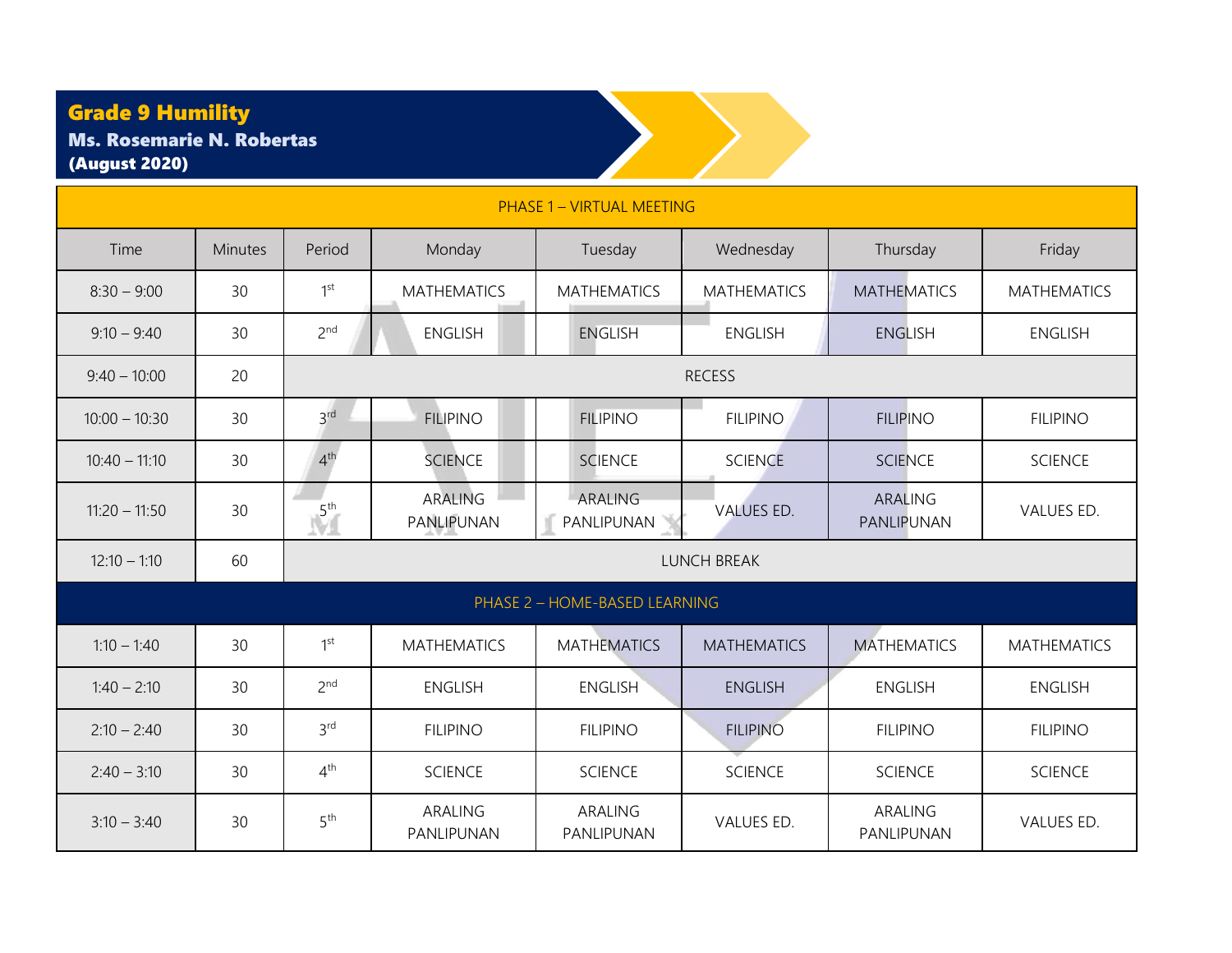#### Grade 9 Humility Ms. Rosemarie N. Robertas (September 2020)

|                 | <b>PHASE 1 - VIRTUAL MEETING</b> |                 |                    |                               |                              |                    |                                        |  |  |  |  |
|-----------------|----------------------------------|-----------------|--------------------|-------------------------------|------------------------------|--------------------|----------------------------------------|--|--|--|--|
| Time            | <b>Minutes</b>                   | Period          | Monday             | Tuesday                       | Wednesday                    | Thursday           | Friday                                 |  |  |  |  |
| $8:00 - 8:30$   | 30                               | 1 <sup>st</sup> | VALUES ED.         | <b>MATHEMATICS</b>            | <b>MATHEMATICS</b>           | VALUES ED.         | <b>MATHEMATICS</b>                     |  |  |  |  |
| $8:40 - 9:10$   | 30                               | 2 <sup>nd</sup> | <b>ENGLISH</b>     | <b>ENGLISH</b>                | <b>ENGLISH</b>               | <b>ENGLISH</b>     | <b>ENGLISH</b>                         |  |  |  |  |
| $9:20 - 9:50$   | 30                               | 3 <sup>rd</sup> | <b>FILIPINO</b>    | <b>FILIPINO</b>               | <b>MUSIC</b>                 | <b>FILIPINO</b>    | <b>FILIPINO</b>                        |  |  |  |  |
| $9:50 - 10:10$  | 20                               |                 |                    |                               | <b>RECESS</b>                |                    |                                        |  |  |  |  |
| $10:10 - 10:40$ | 30                               | 4 <sup>th</sup> | <b>SCIENCE</b>     | <b>SCIENCE</b>                | <b>SCIENCE</b>               | <b>SCIENCE</b>     | <b>SCIENCE</b>                         |  |  |  |  |
| $10:50 - 11:20$ | 30                               | 5 <sup>th</sup> | <b>TLE</b>         | <b>TLE</b>                    | <b>TLE</b>                   | <b>TLE</b>         | <b>FOLA</b>                            |  |  |  |  |
| $11:30 - 12:00$ | 30                               | 6 <sup>th</sup> | <b>MATHEMATICS</b> | ARALING<br>PANLIPUNAN         | <b>ARALING</b><br>PANLIPUNAN | <b>MATHEMATICS</b> | ARALING PANLIPUNAN                     |  |  |  |  |
| $12:00 - 1:00$  | 60                               |                 | <b>LUNCH BREAK</b> |                               |                              |                    |                                        |  |  |  |  |
| $1:00 - 1:30$   | 30                               | 7 <sup>th</sup> | <b>HEALTH</b>      | <b>ARTS</b>                   | <b>FILIPINO</b>              | PHYSICAL ED.       | <b>ARALING PANLIPUNAN</b><br>(PHASE 2) |  |  |  |  |
|                 |                                  |                 |                    | PHASE 2 - HOME-BASED LEARNING |                              |                    |                                        |  |  |  |  |
| $1:30 - 2:00$   | 30                               | 1 <sup>st</sup> | <b>MATHEMATICS</b> | <b>MATHEMATICS</b>            | <b>MATHEMATICS</b>           | <b>MATHEMATICS</b> | <b>MATHEMATICS</b>                     |  |  |  |  |
| $2:00 - 2:30$   | 30                               | 2 <sup>nd</sup> | <b>ENGLISH</b>     | <b>ENGLISH</b>                | <b>ENGLISH</b>               | <b>ENGLISH</b>     | <b>ENGLISH</b>                         |  |  |  |  |
| $2:30 - 3:00$   | 30                               | 3 <sup>rd</sup> | <b>FILIPINO</b>    | <b>FILIPINO</b>               | <b>MUSIC</b>                 | <b>FILIPINO</b>    | <b>FILIPINO</b>                        |  |  |  |  |
| $3:00 - 3:30$   | 30                               | 4 <sup>th</sup> | <b>SCIENCE</b>     | <b>SCIENCE</b>                | <b>SCIENCE</b>               | <b>SCIENCE</b>     | <b>SCIENCE</b>                         |  |  |  |  |
| $3:30 - 4:00$   | 30                               | 5 <sup>th</sup> | <b>TLE</b>         | <b>TLE</b>                    | <b>TLE</b>                   | <b>TLE</b>         | <b>FOLA</b>                            |  |  |  |  |
| $4:00 - 4:30$   | 30                               | 6 <sup>th</sup> | VALUES ED.         | ARALING<br>PANLIPUNAN         | ARALING<br>PANLIPUNAN        | VALUES ED.         |                                        |  |  |  |  |
| $4:30 - 5:00$   | 30                               | 7 <sup>th</sup> | <b>HEALTH</b>      | <b>ARTS</b>                   | <b>FILIPINO</b>              | PHYSICAL ED.       |                                        |  |  |  |  |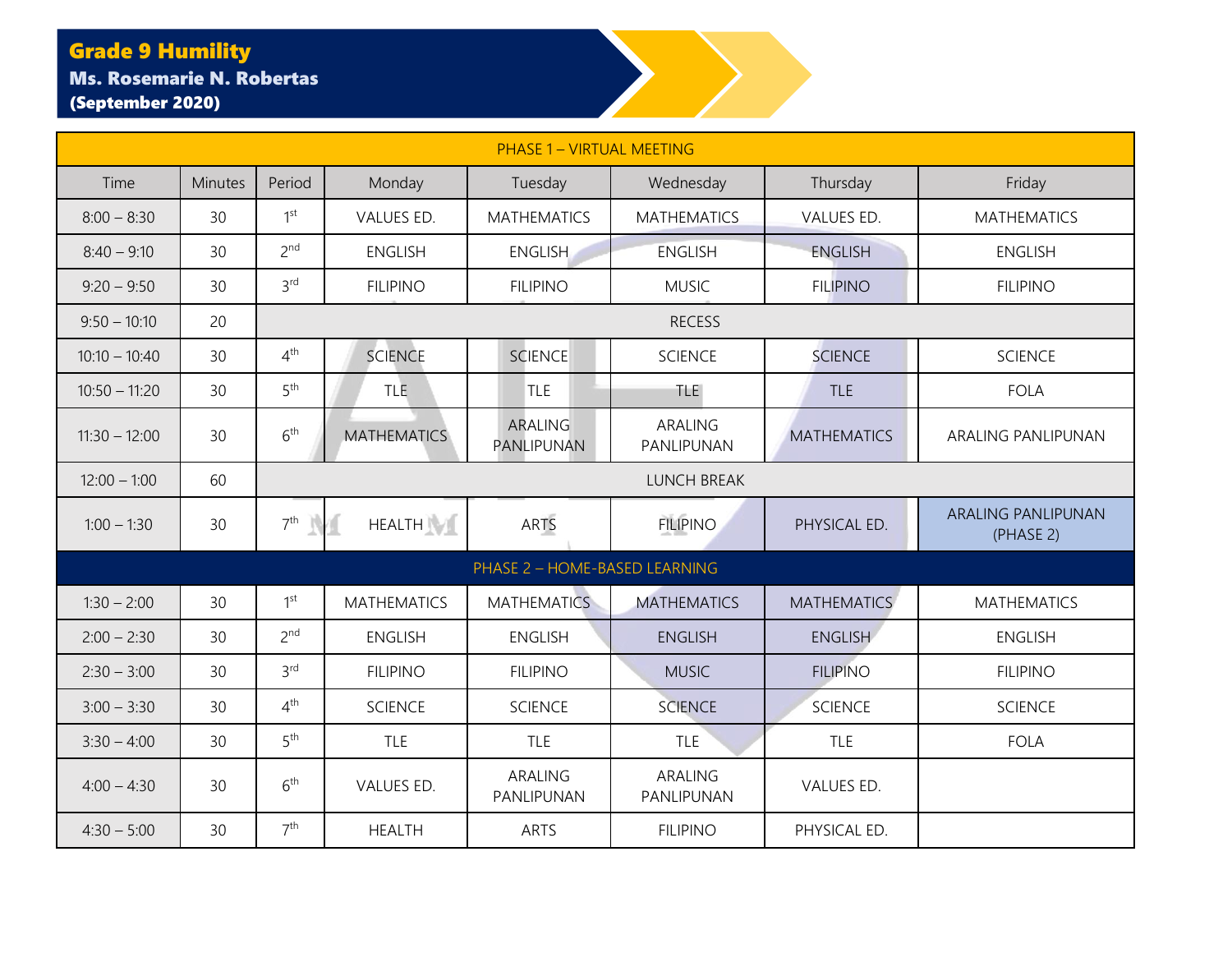## Grade 10 Humility

| <b>PHASE 1 - VIRTUAL MEETING</b> |                 |                 |                                 |                               |                                 |                              |                       |  |  |
|----------------------------------|-----------------|-----------------|---------------------------------|-------------------------------|---------------------------------|------------------------------|-----------------------|--|--|
| Time                             | <b>Minutes</b>  | Period          | Monday                          | Tuesday                       | Wednesday                       | Thursday                     | Friday                |  |  |
| $8:30 - 9:00$                    | 30              | 1 <sup>st</sup> | <b>ENGLISH</b>                  | <b>ENGLISH</b>                | <b>ENGLISH</b>                  | <b>ENGLISH</b>               | <b>ENGLISH</b>        |  |  |
| $9:10 - 9:40$                    | 30              | 2 <sup>nd</sup> | <b>SCIENCE</b>                  | <b>SCIENCE</b>                | <b>SCIENCE</b>                  | <b>SCIENCE</b>               | <b>SCIENCE</b>        |  |  |
| $9:40 - 10:00$                   | 20              |                 |                                 |                               | <b>RECESS</b>                   |                              |                       |  |  |
| $10:00 - 10:30$                  | 30              | 3 <sup>rd</sup> | <b>MATHEMATICS</b>              | <b>MATHEMATICS</b>            | <b>MATHEMATICS</b>              | <b>MATHEMATICS</b>           | <b>MATHEMATICS</b>    |  |  |
| $10:40 - 11:10$                  | 30              | 4 <sup>th</sup> | <b>MATHEMATICS</b><br>(Phase 2) | ARALING<br>PANLIPUNAN         | <b>MATHEMATICS</b><br>(Phase 2) | <b>ARALING</b><br>PANLIPUNAN | <b>FILIPINO</b>       |  |  |
| $11:20 - 11:50$                  | 30 <sup>1</sup> | 5 <sup>th</sup> | <b>FILIPINO</b>                 | <b>FILIPINO</b>               | <b>FILIPINO</b>                 | <b>FILIPINO</b>              | ARALING<br>PANLIPUNAN |  |  |
| $12:10 - 1:10$                   | 60              |                 |                                 |                               | <b>LUNCH BREAK</b>              |                              |                       |  |  |
|                                  |                 |                 |                                 | PHASE 2 - HOME-BASED LEARNING |                                 |                              |                       |  |  |
| $1:10 - 1:40$                    | 30              | 1 <sup>st</sup> | <b>VALUES ED.</b><br>(Phase 1)  | <b>ENGLISH</b>                | <b>VALUES ED.</b><br>(Phase 1)  | <b>ENGLISH</b>               | <b>ENGLISH</b>        |  |  |
| $1:40 - 2:10$                    | 30              | 2 <sub>nd</sub> | VALUES ED.                      | <b>SCIENCE</b>                | <b>VALUES ED.</b>               | <b>SCIENCE</b>               | <b>SCIENCE</b>        |  |  |
| $2:10 - 2:40$                    | 30              | 3 <sup>rd</sup> | <b>ENGLISH</b>                  | <b>MATHEMATICS</b>            | <b>ENGLISH</b>                  | <b>MATHEMATICS</b>           | <b>MATHEMATICS</b>    |  |  |
| $2:40 - 3:10$                    | 30              | 4 <sup>th</sup> | <b>SCIENCE</b>                  | ARALING<br>PANLIPUNAN         | <b>SCIENCE</b>                  | <b>ARALING</b><br>PANLIPUNAN | <b>FILIPINO</b>       |  |  |
| $3:10 - 3:40$                    | 30              | 5 <sup>th</sup> | <b>FILIPINO</b>                 | <b>FILIPINO</b>               | <b>FILIPINO</b>                 | <b>FILIPINO</b>              | ARALING<br>PANLIPUNAN |  |  |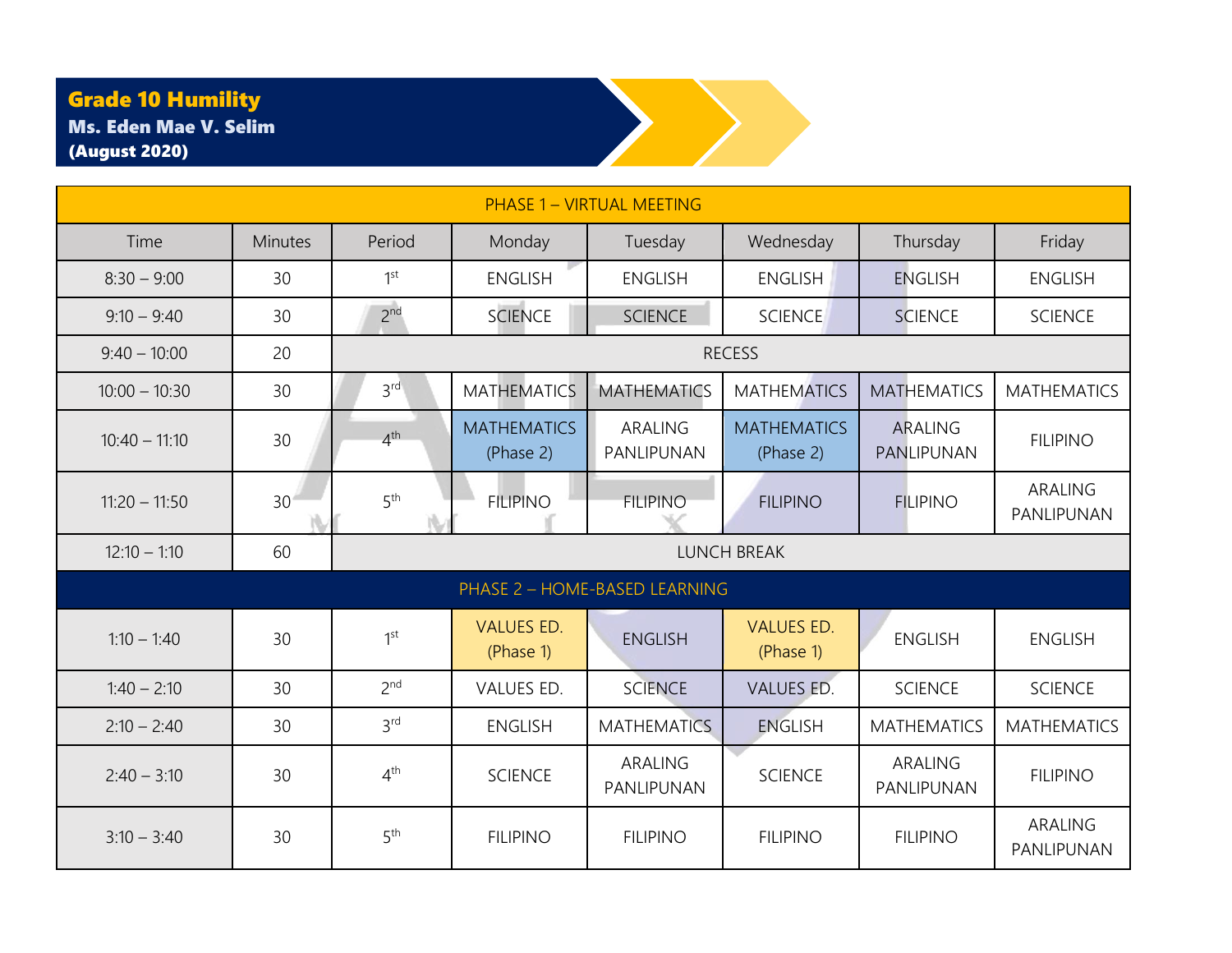## Grade 10 Humility

Ms. Eden Mae V. Selim

 $8:00 - 8:30$  30 1st

 $8:40 - 9:10$  30 2<sup>nd</sup>





| $9:20 - 9:50$   | 30 | 3 <sup>rd</sup> | <b>SCIENCE</b>               | <b>SCIENCE</b>                | <b>SCIENCE</b>     | <b>SCIENCE</b>            | <b>SCIENCE</b>        |
|-----------------|----|-----------------|------------------------------|-------------------------------|--------------------|---------------------------|-----------------------|
| $9:50 - 10:10$  | 20 |                 |                              |                               | <b>RECESS</b>      |                           |                       |
| $10:10 - 10:40$ | 30 | 4 <sup>th</sup> | <b>ARALING</b><br>PANLIPUNAN | <b>ARTS</b>                   | <b>HEALTH</b>      | ARALING<br>PANLIPUNAN     | ARALING<br>PANLIPUNAN |
| $10:50 - 11:20$ | 30 | 5 <sup>th</sup> | <b>FILIPINO</b>              | <b>FILIPINO</b>               | <b>FILIPINO</b>    | <b>FILIPINO</b>           | <b>TLE</b>            |
| $11:30 - 12:00$ | 30 | 6 <sup>th</sup> | VALUES ED.                   | VALUES ED.                    | <b>MUSIC</b>       | PHYSICAL ED.              | <b>FOLA</b>           |
| $12:00 - 1:00$  | 60 |                 |                              |                               | <b>LUNCH BREAK</b> |                           |                       |
| $1:00 - 1:30$   | 30 | 7 <sup>th</sup> | TLE                          | TLE                           | <b>TLE</b>         | PHYSICAL ED.<br>(Phase 2) | <b>FILIPINO</b>       |
|                 |    |                 |                              | PHASE 2 - HOME-BASED LEARNING |                    |                           |                       |
| $1:30 - 2:00$   | 30 | 1 <sup>st</sup> | <b>ENGLISH</b>               | <b>ENGLISH</b>                | <b>ENGLISH</b>     | <b>ENGLISH</b>            | <b>ENGLISH</b>        |
| $2:00 - 2:30$   | 30 | 2 <sup>nd</sup> | <b>MATHEMATICS</b>           | <b>MATHEMATICS</b>            | <b>MATHEMATICS</b> | <b>MATHEMATICS</b>        | <b>MATHEMATICS</b>    |
| $2:30 - 3:00$   | 30 | 3 <sup>rd</sup> | <b>SCIENCE</b>               | <b>SCIENCE</b>                | <b>SCIENCE</b>     | <b>SCIENCE</b>            | <b>SCIENCE</b>        |
| $3:00 - 3:30$   | 30 | $4^{\text{th}}$ | ARALING<br>PANLIPUNAN        | ARTS                          | <b>HEALTH</b>      | ARALING<br>PANLIPUNAN     | ARALING<br>PANLIPUNAN |
| $3:30 - 4:00$   | 30 | 5 <sup>th</sup> | <b>FILIPINO</b>              | <b>FILIPINO</b>               | <b>FILIPINO</b>    | <b>FILIPINO</b>           | <b>TLE</b>            |
| $4:00 - 4:30$   | 30 | 6 <sup>th</sup> | VALUES ED.                   | VALUES ED.                    | <b>MUSIC</b>       |                           | FOLA                  |
| $4:30 - 5:00$   | 30 | 7 <sup>th</sup> | <b>TLE</b>                   | TLE                           | <b>TLE</b>         |                           | <b>FILIPINO</b>       |